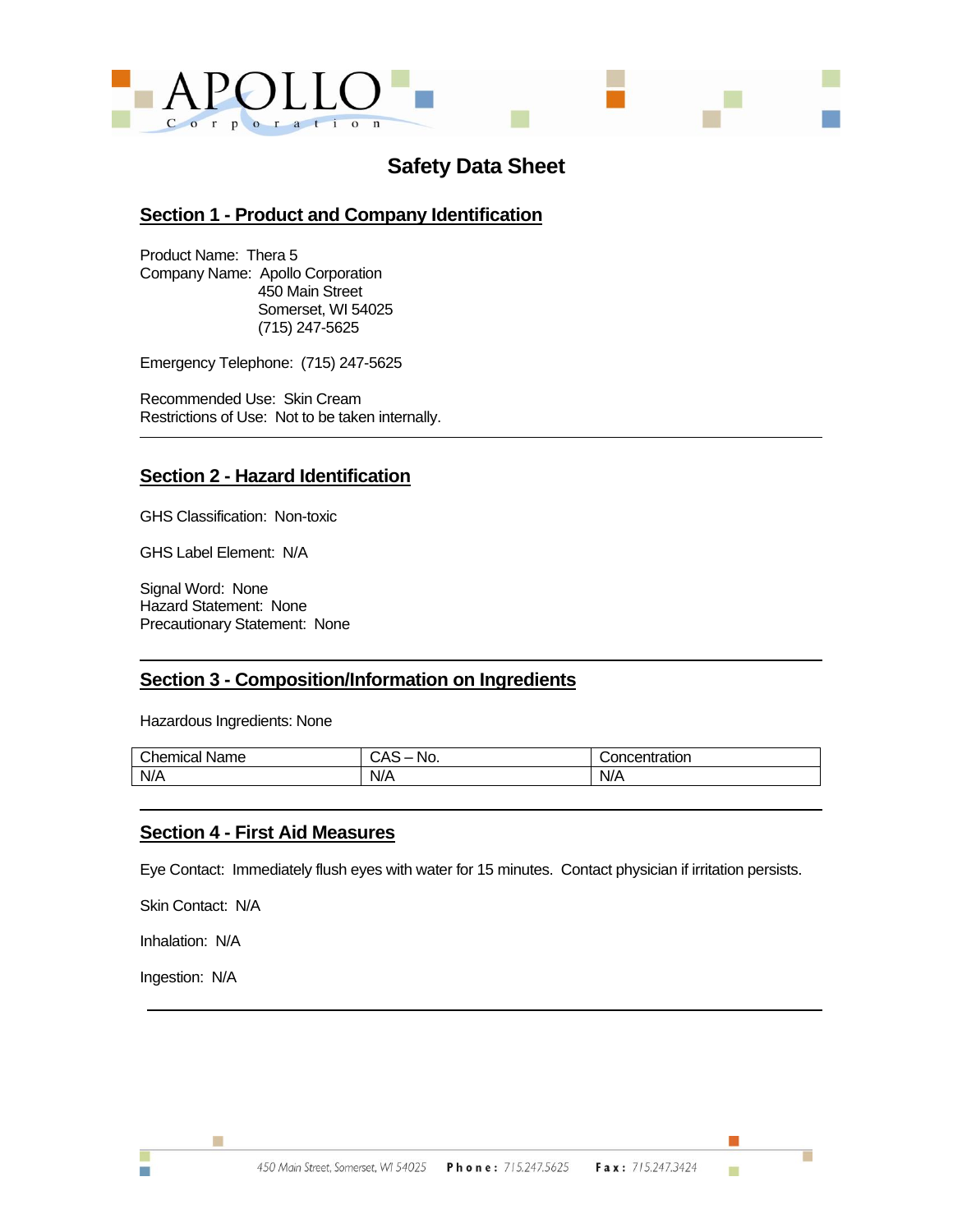



#### **Section 5 - Fire Fighting Methods**

Extinguishing Media: Water, Dry Chem, CO<sub>2</sub>

Fire Fighting Equipment: No special fire equipment

Chemical Hazards from Fire: None

### **Section 6 - Accidental Release Measures**

Personal Protective Equipment: Safety glasses, impermeable gloves

Methods and Materials for Clean Up: Shovel spilled product into waste container, wash area thoroughly with cleaner to prevent further slipping. Discarded product is not a hazardous waste under RCRA 40 CFR 261

#### **Section 7 - Handling and Storage**

Storage: Product can be stored indoors, and outdoors. Product does not require heat or refrigeration. Product should not be stored by fire or open flames.

Other Precautions: None

#### **Section 8 - Exposure Controls/Personal Protection**

| <br>Indredient<br>'ealent | DEI<br>ıΑ<br>__ | . .<br>- |
|---------------------------|-----------------|----------|
| N/A                       | N/A             | N/A      |

Personal Protective Equipment:

### **Section 9 - Physical and Chemical Properties**

| Appearance:    | White, glossy | Odor:        | Light Vanilla | pH:            | $3.0 - 5.0$ |
|----------------|---------------|--------------|---------------|----------------|-------------|
| Specific       | .99           | Flammability | N/A           | Evaporation    | Slower      |
| Gravity:       |               | Limits:      |               | Rate:          |             |
| Boiling Point: | 212F          | Flash Point: | N/A           | Vapor Density: | Heavier     |
| Vapor          | 17 mmHg       | Water        | Dispersible   | Volatiles:     | <b>ND</b>   |
| Pressure:      |               | Solubility:  |               |                |             |

### **Section 10 - Stability and Reactivity**

Incompatibility: None known

Hazardous Polymerization: Will not occur

Stability: Stable

m.

Ħ

п

m